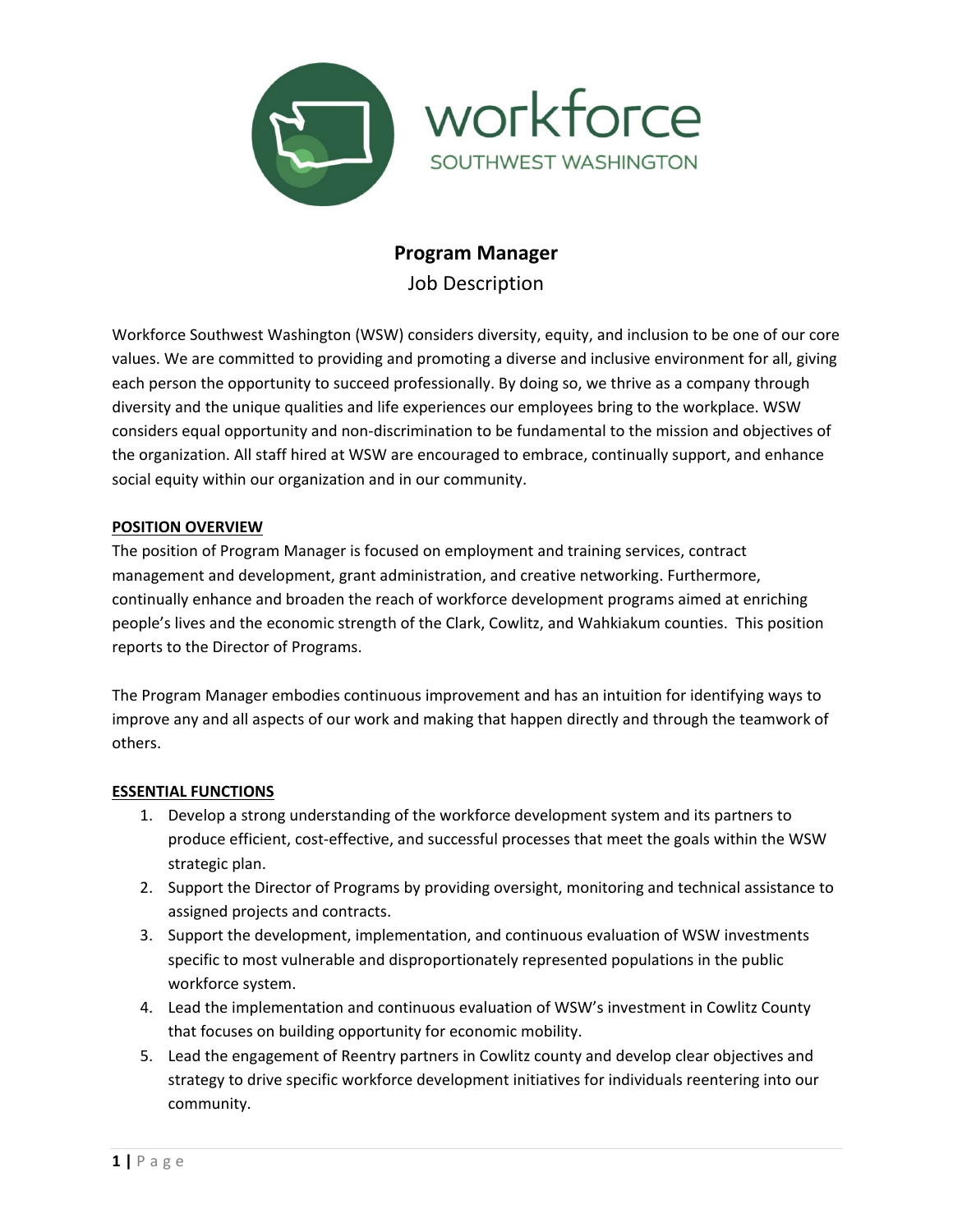- 6. Support and deliver successful program objectives of various initiatives, specifically career pathway development through Clark, Cowlitz, and Wahkiakum counties.
- 7. Assist with marketing the opportunities in programming to local private industry partners.
- 8. Assist in the preparation, management, evaluation, and execution of contracts for assigned projects, including budget and compliance management.
- 9. Research best practices of WIOA and related programs nationally and be confident to develop and implement locally.
- 10. Work on a team under the leadership of the Director of Programs to develop and implement strategies that align with the WSW Strategic Plan.
- 11. Other duties as assigned.

## **KNOWLEDGE AND SKILLS – Required**

- 2 years' experience in program/project management; **or** bachelor's degree; **or** equivalent combination of education and experience.
- Excellent oral and written communication skills.
- Highly motivated and actively contributes to a collaborative environment that engages and challenges fellow WSW team members in meeting organizational and personal goals.
- Skilled in planning and prioritizing work effectively, working independently and with minimal supervision.
- Skilled in effectively operating standard office equipment including personal computer and related software.
- Strong interpersonal skills and ability to work collaboratively with colleagues and partners.
- Awareness of differences among vulnerable populations and demonstrated ability to interact effectively with people from different cultures and experiences.

## **KNOWLEDGE AND SKILLS – Preferred**

- Demonstrated experience in partnership development and maintenance.
- Ability to work with mathematical concepts such as probability and statistical inference. Ability to apply concepts such as fractions, percentages, ratios, and proportions to practical situations and ability to create complex cost proposals.
- Demonstrated experience in project planning, management, and evaluation techniques.
- Ability to gather, analyze, and interpret data to present ideas, conclusions, and factual data in clear and concise written and oral formats.

## **ADDITIONAL REQUIREMENTS**

To perform this job successfully, an individual must be able to perform each essential function satisfactorily. The requirements listed below are in addition to the essential functions and required skills:

• The employee is required to be present in the workplace on a regular and reliable basis (exceptions can be made in accordance with local public health measures). Normal work hours are M-F 8 a.m. to 5 p.m.; however, occasional evening and/or weekend assignments may occur.